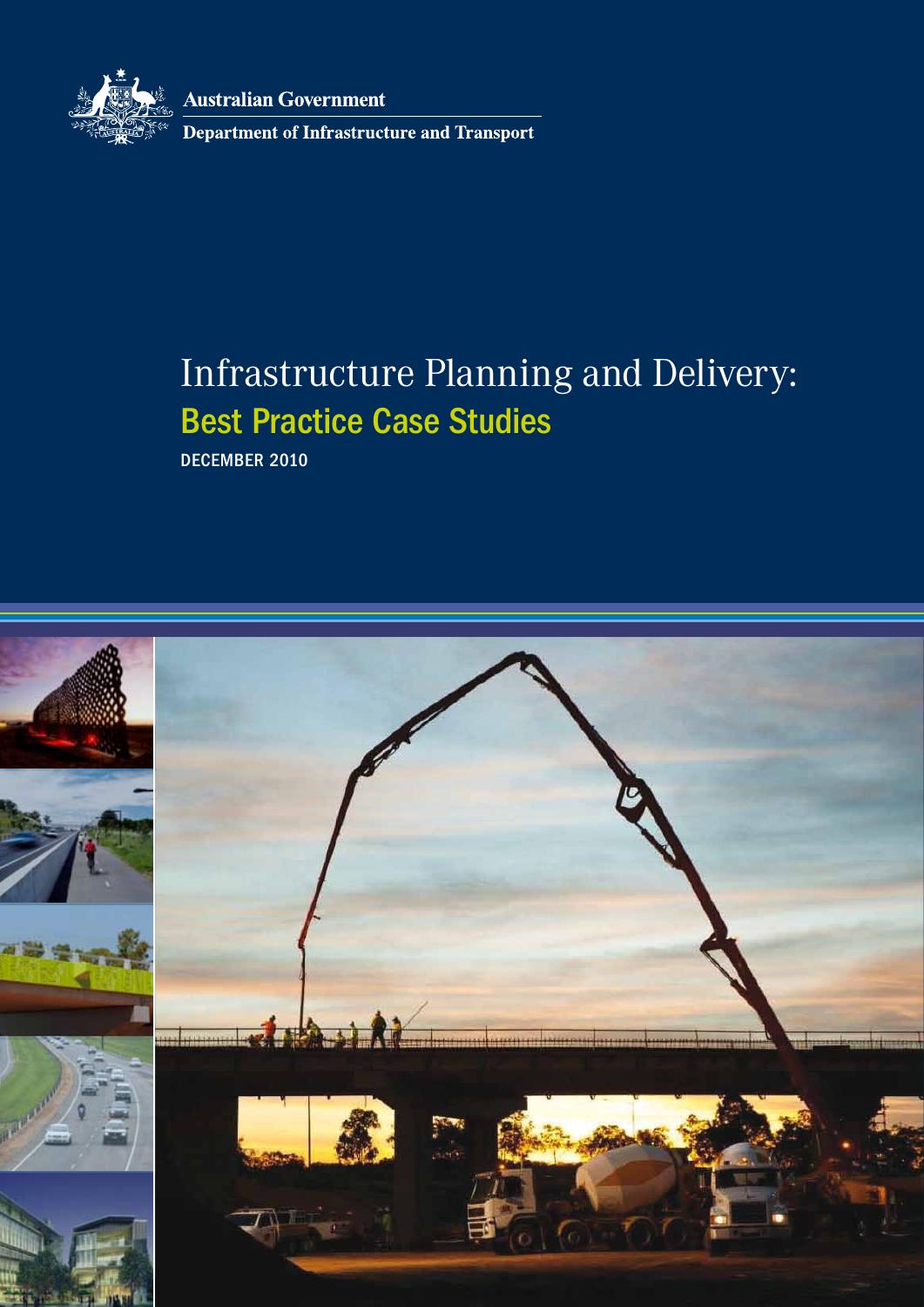# Acknowledgements

#### Many thanks to the following organisations for providing case study photographs and images:

Port of Melbourne Corporation – Channel Deepening Project, Victoria Roads and Traffic Authority, New South Wales – M7 motorway, NSW Department of Transport, Energy and Infrastructure, South Australia – Northern Expressway, SA Southbank Institute of Technology, Queensland – Southbank Education and Training Precinct, QLD Department of Construction and Infrastructure, Northern Territory – Tiger Brennan Drive, NT WA Water Corporation – Southern Seawater Desalination Plant

# Disclaimer

© Commonwealth of Australia 2010

ISBN 978-1-921769-18-4

December 2010/INFRA-1038

#### Indemnity statement

The Department of Infrastructure and Transport has taken due care in preparing this report. However, noting that data used for the analyses have been provided by third parties, the Commonwealth gives no warranty to the accuracy, reliability, fitness for purpose, or otherwise of the information.

Published by:

Department of Infrastructure and Transport GPO Box 594, Canberra ACT 2601, Australia Telephone (international) +61 2 6274 7000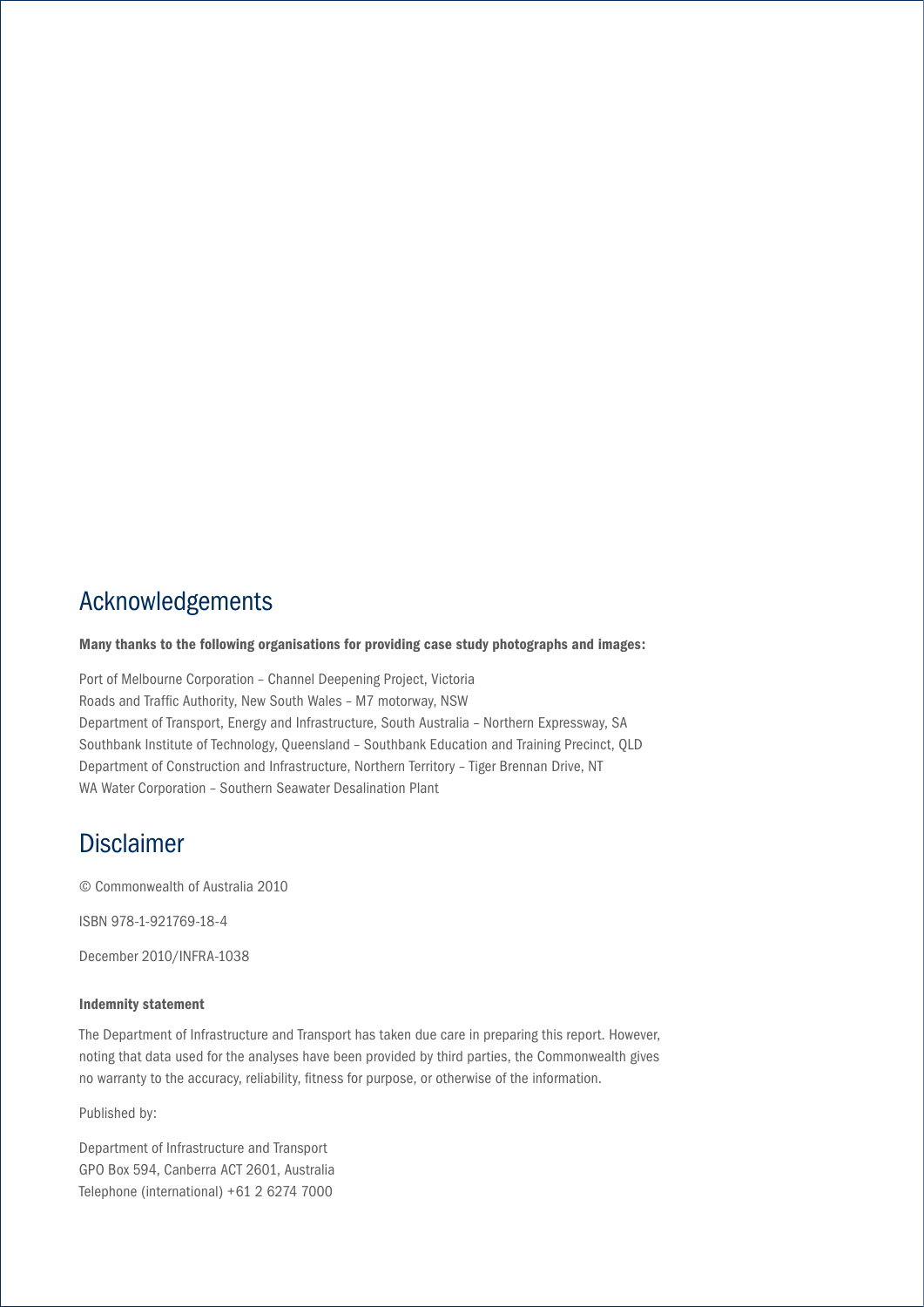

# 4.1 Project overview

The opening of the M7 in December 2005 closed a significant 'missing link' in the Sydney orbital road network.

Previously named the Western Sydney Orbital, the motorway met an identified need to link the M2, M4 and M5 motorways and this has been reflected in the strong patronage since its opening.

The M7 is four lanes and 40 kilometres long (Sydney's longest motorway), with dual carriageways in both directions. A wide central median exists to cater for future transport needs. At the time of construction it was Australia's largest urban road project.

The M7 was procured by the NSW Roads and Traffic Authority (RTA) under a PPP. This approach was similar to the method undertaken for other Sydney motorways, and allowed the NSW Government to transfer the majority of the risks of construction and ownership to the private sector. The winning consortium was Westlink Motorway, which included road constructors Abigroup and Leighton Contractors, tolling and customer management operator Transurban and motorway investor Macquarie Infrastructure Group. This consortium structure was unique at the time, being the first to include a tolling and customer management operator as an equity investor.

Key features include:

- A fully electronic, distance-based, toll, the only distance based toll road in Sydney
- Avoidance of 48 sets of traffic lights along the length of the motorway (resulting in reduced travel times)
- Provision of a 40 kilometre separated cycleway and walking track.

Infrastructure Partnerships Australia (IPA) has credited M7 as 'a highly successful example of a true public/private partnership. It was strongly supported by all levels of Government – Local, State and Federal'. For example, the Steering Committee included representatives of both the State and Commonwealth governments, and there was a close working relationship between the Commonwealth and State throughout the project.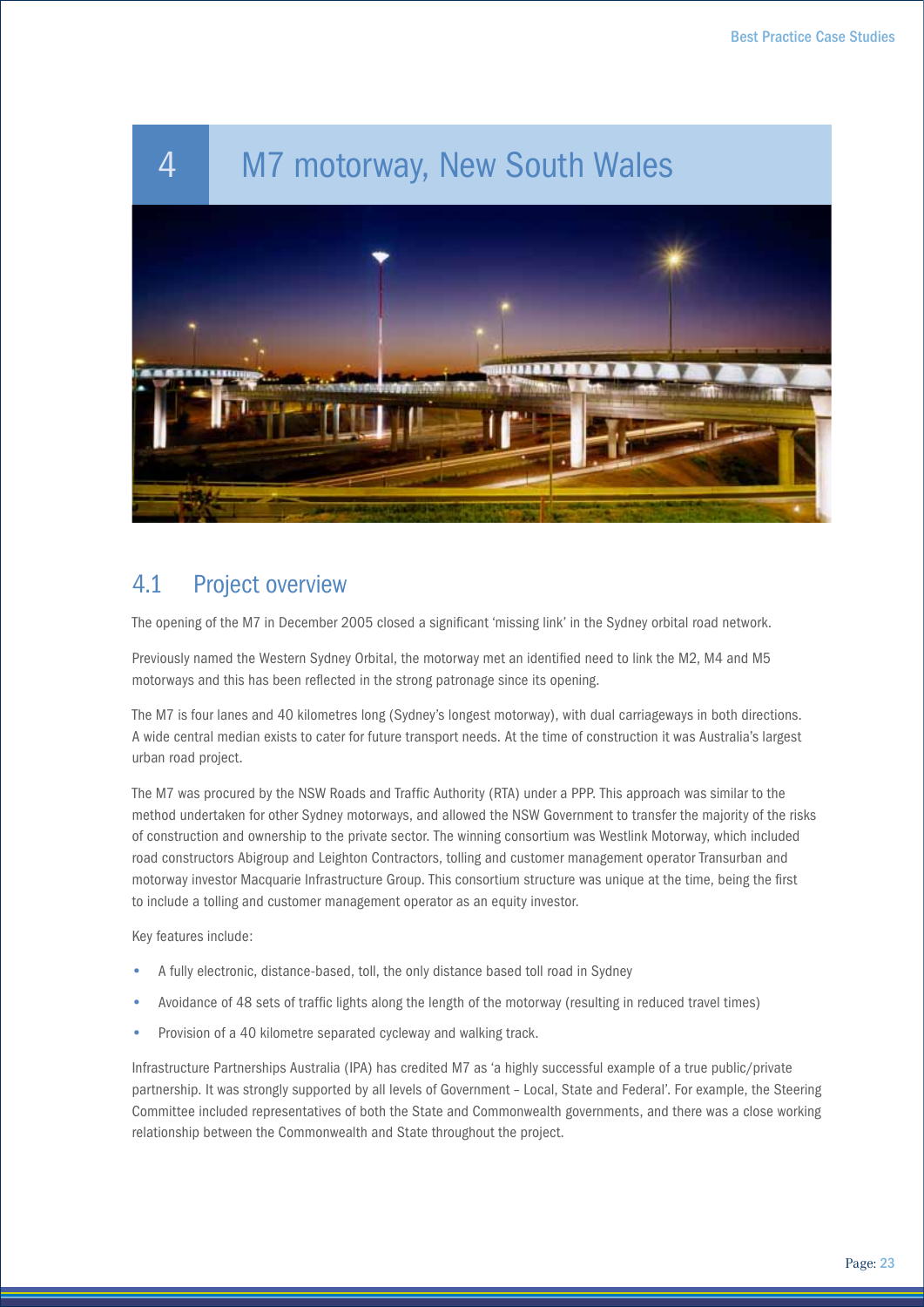A Review Panel made up of representatives from State and Commonwealth governments was established to oversee the M7 project. This allowed the State and Commonwealth governments to be informed on the progress and activities, which generated a sense of 'ownership'. This integration was demonstrated in the announcement by the NSW Minister for Roads and the then Federal Minister for Transport and Regional Services relating to the preferred proponent.



Figure 2: The Westlink M7 motorway and the Sydney major road network

# 4.2 Objectives, costs and benefits

# **Objectives**

The benefits of the project focus on the contribution to mobility, freight transit and new employment in Western Sydney. As the project's sponsor, the RTA identified a number of benefits to the community including:<sup>31</sup>

- Safer and more efficient road transport for both passenger vehicles and freight in Western Sydney
- Better access to employment opportunities for the people of Western Sydney, through the provision of links between existing and future industrial and residential areas
- Stronger economic growth within Western Sydney, with further investment in the area being encouraged by potential savings in transport costs
- Reductions in the number of heavy vehicles using local roads
- Better air quality and less noise in key residential areas
- Faster travel times between key Western Sydney suburbs.

<sup>31</sup> Westlink M7 motorway: summary of contracts, RTA, 2003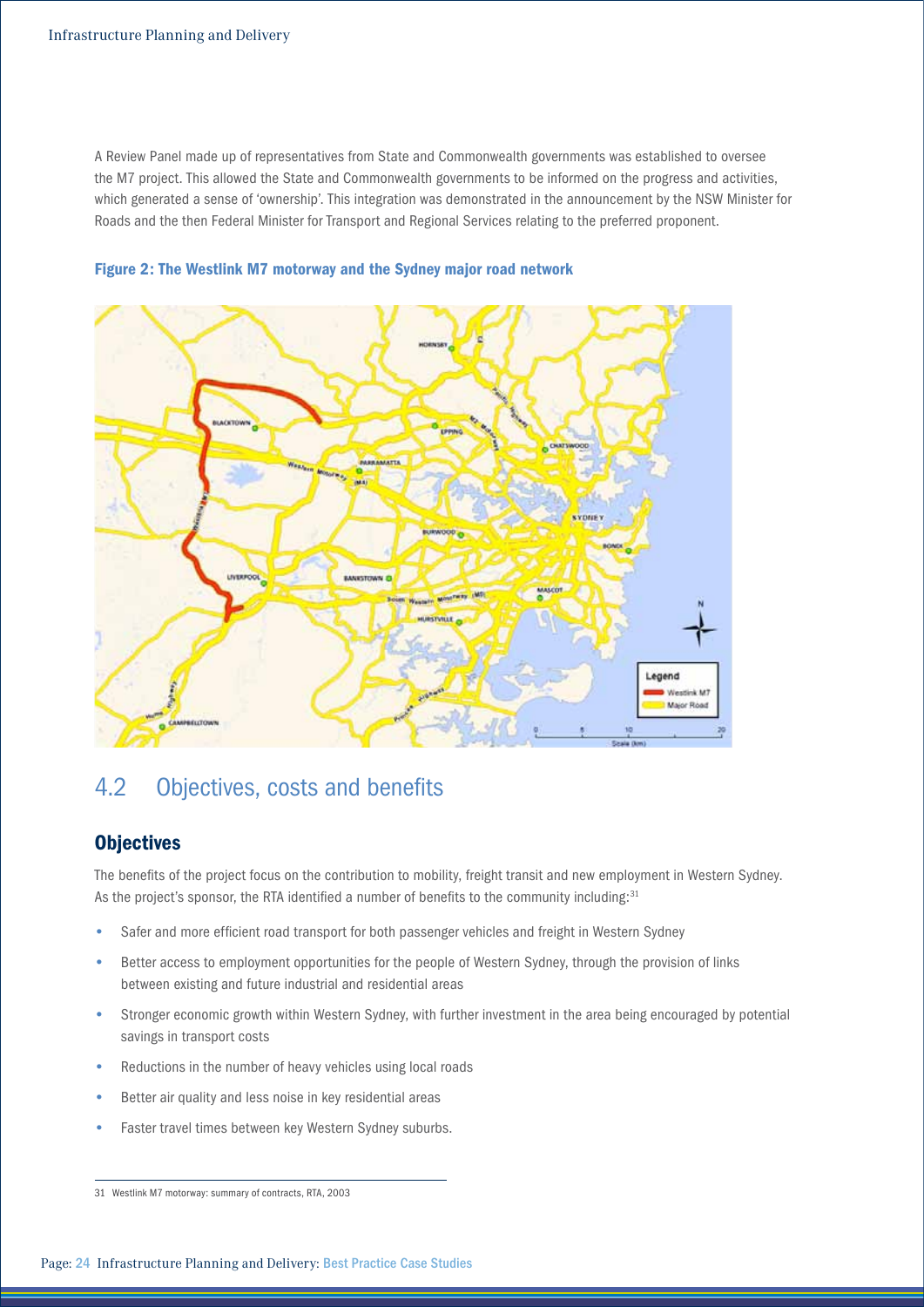The RTA performed a detailed cost-benefit analysis before proceeding to procurement of the project. The analysis captured the initial and recurring capital costs, operation and maintenance costs, road user benefits (savings in vehicle operating costs, travel time, and accident costs), pedestrian benefits and environmental externalities.

The analysis confirmed a net present benefit for the project of \$4.6 billion, and a benefit cost ratio of 3.4.<sup>32</sup>

### **Outcomes**

The motorway was launched eight months ahead of schedule; and the electronic tolling system 10 months ahead of schedule. It has proven to be a catalyst for development in Western Sydney, meeting the objectives of employment and economic growth. The M7 has contributed to, and benefitted from land use changes along the motorway corridor, and from the prioritised North-West and South-West Growth Areas.

No post-completion outcomes study has been performed specifically on the M7. However, in 2008 an Ernst and Young report commissioned by Transurban found that the net present value of the Sydney toll road network was approximately 15% higher than estimated in the cost benefit analyses of the original motorways. This was attributed to a number of factors including higher than forecast environmental benefits and higher than forecast traffic flows.

Six months after tolling commenced on the motorway*,* Westlink Motorways commissioned the market research firm UMR to undertake a telephone survey of 600 western Sydney residents. Approximately 75% of respondents were of the opinion that the M7 was either 'very positive' or 'somewhat positive', with only 6% expressing a negative view.

Whilst actual traffic flows on the M7 have fallen below initial forecasts, the increased average journey length, and an extended ramp-up period than forecast (with traffic still growing at 6–7% per annum, five years after opening) have ensured that the motorway achieves its financial objectives.

# 4.3 Governance, delivery and procurement

# Policy and planning

#### Conceptual planning over several decades

The evolution of the M7 can be traced through a policy and planning process that stretched over four decades.

The concept of a north-south freeway-standard link in Western Sydney was first proposed by the NSW Department of Main Roads in the 1960s.33 The *Sydney Area Transportation Study* in 1974 proposed the need for an outer metropolitan highway and confirmed a corridor for its route. The route was further refined in the *Liverpool to Hornsby Highway Strategy Study Final Route* of 1993.

The preferred route was announced by the Commonwealth in April 1994, some nine years before the commencement of construction, and seven years before registrations of interest were sought from the private sector.

A feature of the planning and inception stage was the degree of community consultation that was undertaken. In 1998, consultation was undertaken regarding preliminary designs and features. Changes to the route aimed at minimising environmental impact were made as a result of these consultations.

32 ibid

<sup>33</sup> Westlink M7 motorway: summary of contracts, RTA, August 2003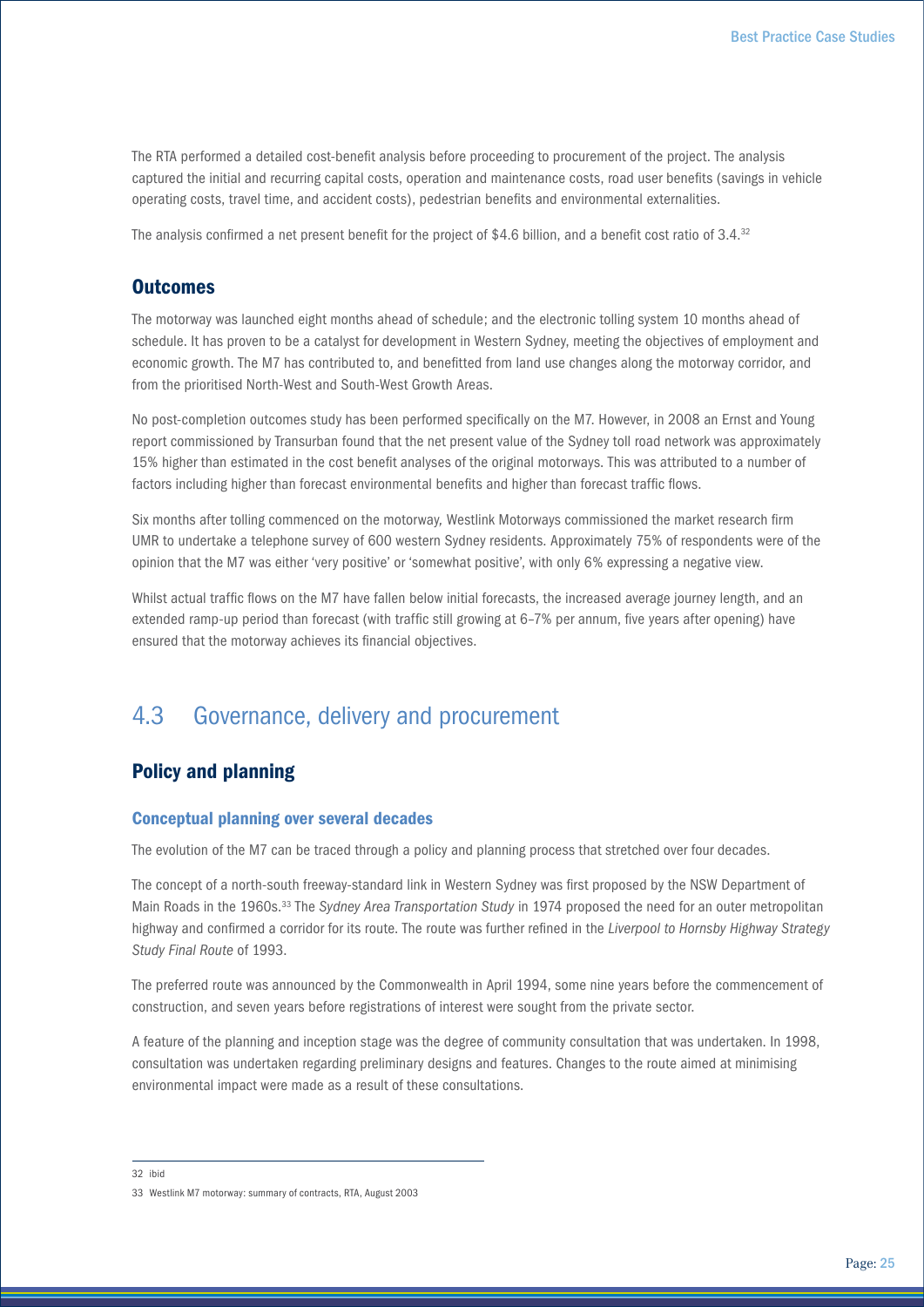

### Policy prioritisation

Released in 1998, *Action for Transport 2010 – An Integrated Transport Plan for Sydney (Action for Transport 2010)* set an objective to deliver 21 projects on a 10 point action plan for the Sydney transport network.

At the time, western Sydney was expanding rapidly through Greenfield development. The existing train lines heading West and Southwest provided transport to Parramatta and the city, but did not provide connections for residents to workplaces also in the western suburbs.

Recognising this need, *Action for Transport 2010* identified the M7 as a priority project with target delivery by 2007. The alignment for the road was predominantly Greenfield land at the time of its development, but it ran alongside regions earmarked by the NSW Government as residential and industrial growth priorities.

The plan highlighted the potential for the M7 to improve the competitiveness of freight and play a role in meeting the transport needs of Sydney's growing western suburbs. The following figure shows the M7 in the context of the prioritised growth areas.

### Figure 3: Extract from Action for Transport 2010. The prioritised growth areas surrounding the proposed M7 are identified

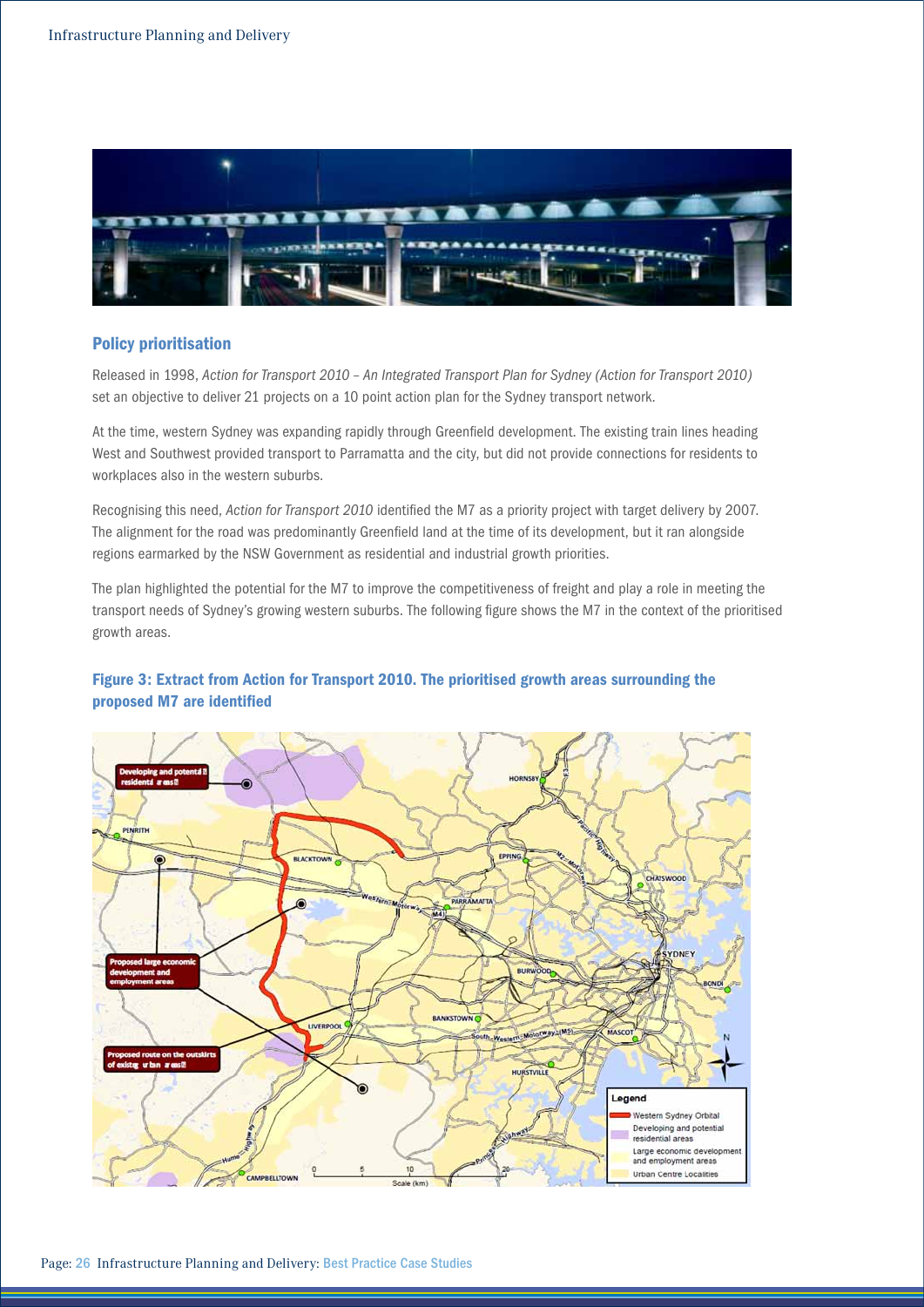#### Key project insights – Policy and planning

- Conceptual planning occurred over several decades (can be traced back to the 1960s). The project was foreshadowed in several preliminary planning documents, allowing some expectation in the community and industry that a motorway would be developed in the future.
- Inclusion of the M7 in the *Action for Transport 2010* plan gave priority to the project. Although briefly, the plan set out the motivation behind the project and committed the Government to a target delivery date. The plan gave preliminary indications of the how the project would be funded.
- The project was delivered ahead of time. The procurement process for the motorway commenced three years after the release of the *Action for Transport 2010* plan and the project was opened in December 2005, a full year ahead of the 2007 target.
- The M7 became a catalyst for the development of an industrial corridor through Western Sydney. As a vital link with other motorways the M7 delivered significant time savings for freight transport which could now avoid using the Cumberland Highway, a congested main road. Western Sydney communities with limited mass transport options now had numerous route options available to shorten travel time between homes and new places of work.

### Business case development

The *Action for Transport 2010* plan recognised that delivering these projects would require investment through 'productive partnership between all levels of government and the private sector'. It also speculated that the M7 was a project of national significance, and thus financial responsibility for its delivery should rest with the Commonwealth Government.

Development of the business case commenced in 1994 when the then Federal Minister for Transport announced plans to undertake an Environmental Impact Study. Funding for pre-construction activities was later announced in 1996.

It was not initially envisaged that the M7 would be a toll road. This possibility was raised by the Commonwealth Department of Transport and Regional Services in 1999. While the M7 was to form part of the National Highway system, and therefore be funded by the Commonwealth, funding was not available in the short- to medium-term. Consequently the RTA commenced exploration of tolling options and the impact a toll would have on traffic flows.

The project was released to the market in 2001 as a Build Own Operate Transfer (BOOT) PPP. It received \$360 million in funding from the Federal Government in acknowledgement of its status as an important connection in the National Highway network. The funding was provided on the basis that there was no incremental toll for freight vehicles.

#### Key project insights – Business case development

- Analysis demonstrated that the motorway could be commercially viable as a toll road. By procuring the toll road PPP the infrastructure delivery could be accelerated as opposed to under full Government funding.
- Delivered as a PPP, the M7 involved the investment of \$2.23 billion of private funds into public infrastructure. Of the 21 projects identified in the *Action for Transport 2010* plan, this received the largest investment of private funds.
- Although not fully funded by the Federal Government, funding support of \$360 million was provided to the project as a replacement for the Cumberland Highway in the National Highway network.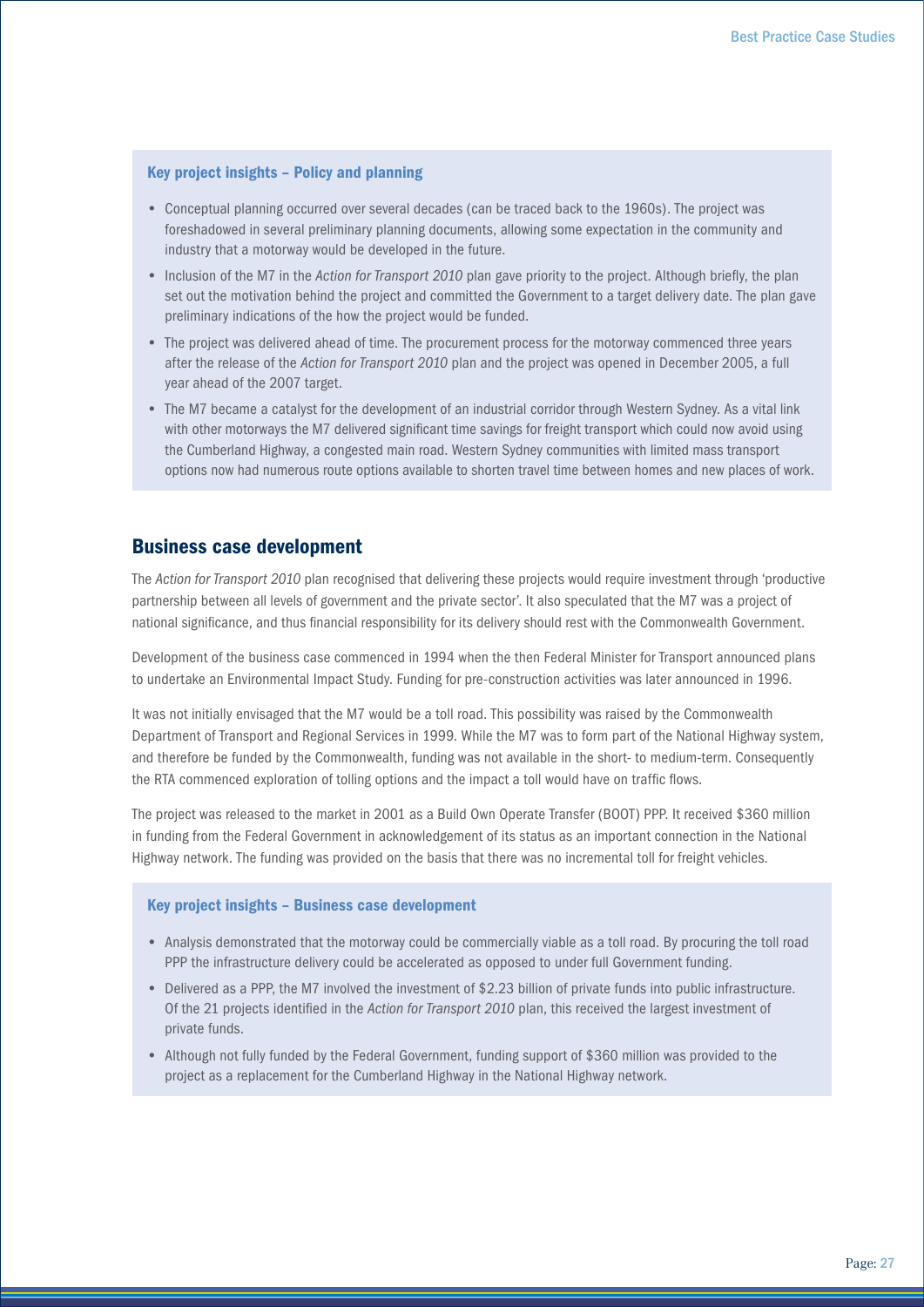# Procurement model and risk allocation

As part of the BOOT PPP, the private sector parties took responsibility for financing, planning, designing, constructing, commissioning, operating, maintaining and repairing the M7 over a 34 year concession period.

This procurement model has been applied, with some evolution, to nearly all of the projects in Sydney's toll road network.

#### Procurement process

The use of privately financed projects (also known as PPPs) has existed since the Sydney Harbour Tunnel project in the mid 1980s. While the model has evolved through a number of toll road procurements, the first extensive guidelines were published in 2001 – *Working With Government: Guidelines for Privately Financed Projects*. These guidelines set out best practice for the procurement process and allocation of project risks for both economic and social infrastructure.

In accordance with the *Working With Government* guidelines, procurement of the M7 followed a rigorous staged process. Registrations of interest were invited from private sector parties in July 2001. Responses were received from three consortia, and after evaluation, all three were issued formal requests for proposals in November 2001.

Fully developed proposals were received from all three consortia in March 2002 and a detailed evaluation process commenced. Following best practice, the comparative value of each response was evaluated against a public sector comparator, developed before the bids were received, and presenting a hypothetical, risk-adjusted estimate of the cost if it was financed by the public sector. The evaluation also included a non-price assessment which followed a predetermined set of weighted criteria.

The evaluation was governed by an experienced evaluation panel supported by legal and financial advisors, a review panel and a probity auditor.

This detailed process is considered to be best practice for PPP procurement. From the state's point of view, the process gives comfort that the winning bidder is providing a competitive price that represents value for money. From the private sector view, the process has sufficient clarity, certainty, probity and review to justify their full commitment to the tendering process.

The successful proponent was selected in October 2002, 11 months after the issue of the request for proposal. At the time, completing the procurement process in 11 months represented best practice.

The summary of contracts released by the RTA in August 2003 advised that 'the delivery of the project by the private sector, in accordance with the [agreed] rights, obligations and risk allocations…is expected to result in a significant net financial benefit to the RTA, with the financial costs of the project to the RTA being outweighed by a substantive transfer of risks to the private sector and by an upfront payment to the RTA that had to be (and was) made by the private sector participants on 14 February 2003'.

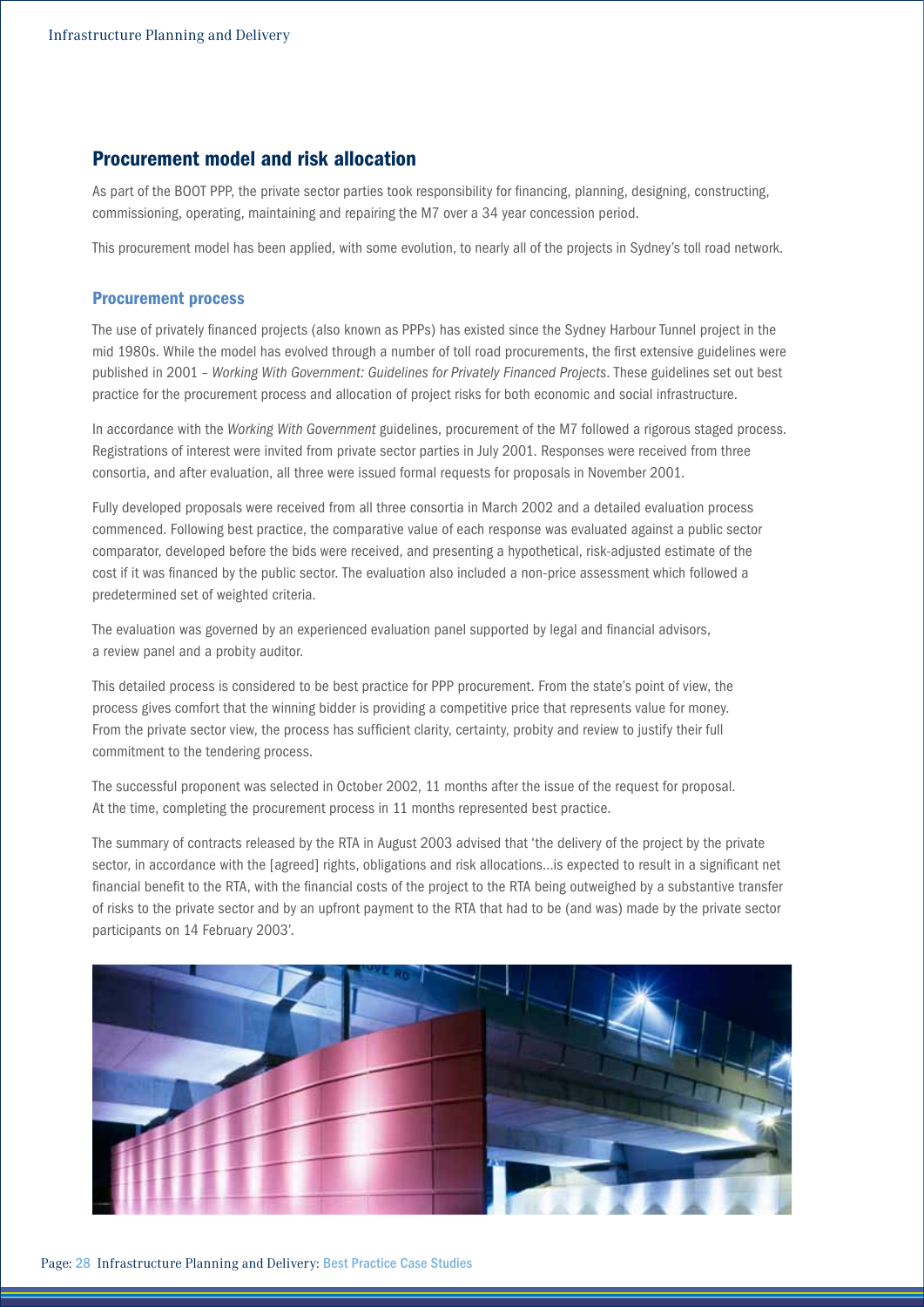#### Features of the procurement model

Inherent in the model for economic infrastructure was a policy of 'no cost to Government', where the risks of construction cost and financial performance were transferred to the private sector.

The BOOT procurement model provided the following benefits to Government:

- Neither state nor federal funding existed at the time to deliver the project. Procurement under the BOOT model brought private investment which could deliver the project ahead of the target set in the *Action for Transport 2010* plan*.*
- Under a BOOT arrangement, most of the material risks could be transferred to the private sector in exchange for them having the right to collect tolls. The competitive tendering process drove innovation in design that may not have been achieved under a typical design and construction contract.
- Provision for the RTA to share in toll revenue that exceeded 105% of forecast revenue, allowing the RTA to benefit from any revenue upside in excess of the traffic forecasts.

The BOOT arrangement also included benefits the private sector could realise through the efficient delivery of the project. These included:

- Constructors were entitled to an early completion incentive payment. In total, \$69 million of incentive payments were made  $34$
- Early completion resulted in less capitalised interest on the project debt than was forecast. The owners were then able to refinance the project with a more attractive financing package, improving their return on investment.

#### Key project insights – Procurement model and risk allocation

- The project was viable as a standalone commercial operation. The fundamentals underlying the growth of Western Sydney could sustain the project as a commercial venture, capable of being financed at a toll level which was affordable to motorists.
- Private investment can be used to bring forward infrastructure: the use of the BOOT PPP model allowed the motorway to be delivered when full government funding was not available.
- The BOOT model has inherent benefits to Government in the allocation of risk to the private sector. Under this model, Government could transfer the significant toll road risks of construction, tolling operations and traffic forecasts to the private sector.
- The precedents established in delivery of the M2, M4 and M5, along with the release of the *Working With Government* guidelines provided a framework for efficient risk allocation and competitive bidding to drive innovation and value.
- The BOOT PPP model provides incentives for private sector innovation.
- With the financial performance of the project dependent on patronage, several innovations in distance-based tolling and community engagement were delivered that may not have existed under other procurement methods where a similar incentive over the life of the project does not exist.

<sup>34</sup> Early completion performance bonuses were paid to Transurban (\$8.3 million) and the Abigroup Leighton Joint Venture (\$61 million) for delivery of the tolling and customer service system, and design and construction services, respectively. Source: Transurban Annual Report 2006.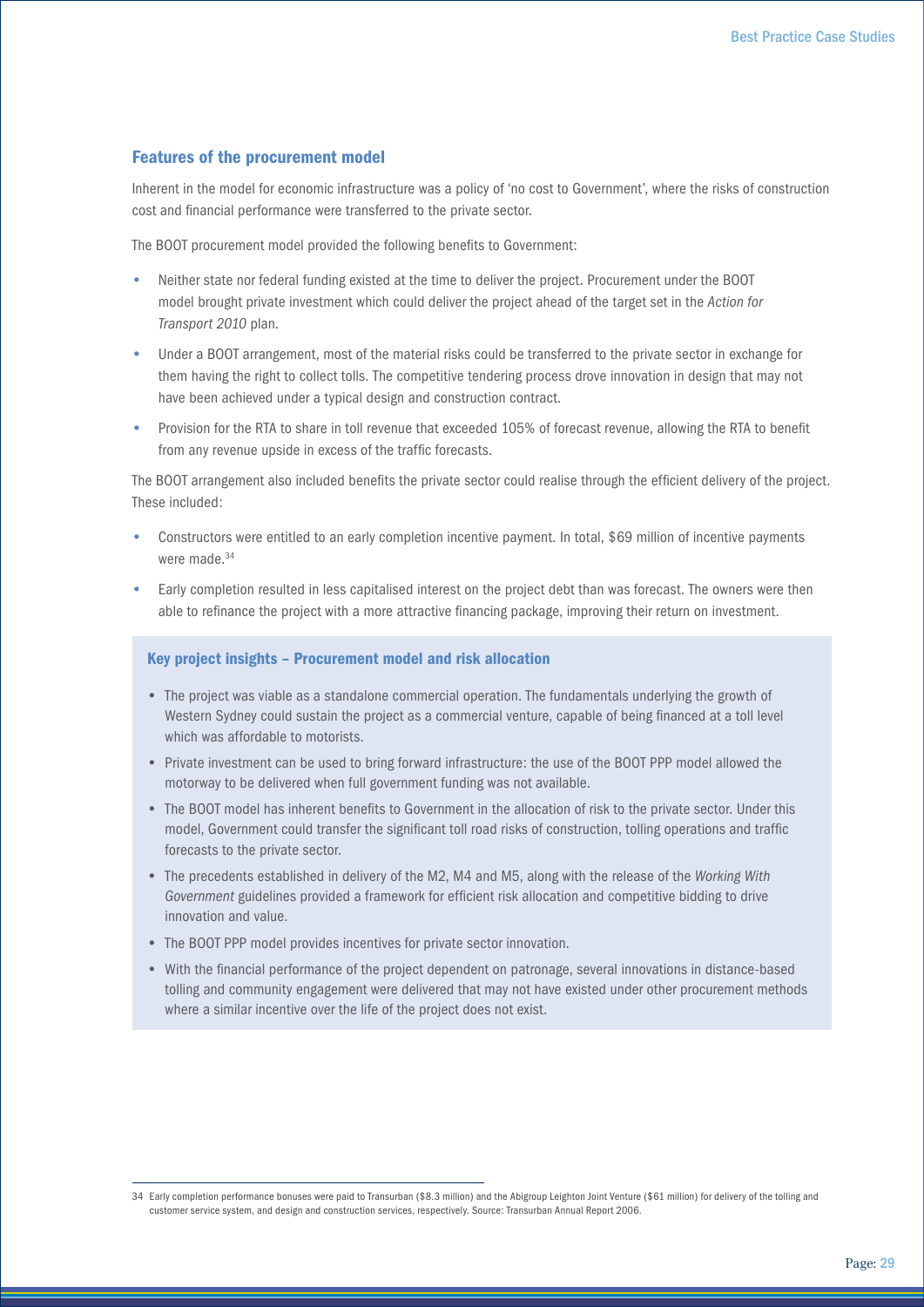## Project governance

In the BOOT model, project governance is formalised in the Project Deed and associated project documents. Together these documents cover all contractual obligations on the private sector and Government. The documents also govern the requirements for ongoing service delivery, including service levels and the calculation of tolls.

The core contract for the M7 is the *Western Sydney Orbital Project Deed* which was entered into with the RTA on 13 February 2003.

The private sector participants formed two companies to enter into the Project Deed with the RTA – *Westlink Motorway Limited and WSO Co Pty Limited* ('the Project Company').

Separate subcontracts were entered into by the Project Company to allocate its obligations to separate special purpose companies. The obligations to operate, maintain and repair the motorway were allocated to WestLink (Services) Pty Ltd. The obligations for tolling and customer management were allocated to Transurban Infrastructure Developments (WSO) Pty Limited.

#### Key project insights – Project governance

- The governance of the project is established contractually by the Project Deed between the RTA and the Project Company. This clarifies the role and obligations of the private sector consortium and the RTA.
- The Project Deed sets out the governance and obligations over the whole life of the project, including the operating term. This structure is often absent from other procurement models that focus only on the construction phase.

# Post-construction monitoring

Ownership and operation of the project until February 2037 is governed by specific service level and reporting obligations detailed in the Project Deed, including:

- All lanes are kept open at all times, regardless of whether tolling systems are operational (with certain exclusions such as repairs or emergency response).
- Responsibility for the ongoing maintenance and repair of the motorway, control centre, plant and equipment, and the project's local road connections.
- Compliance with the conditions of the Minister for Planning's approval of 28 February 2002. In particular, the project is required to prepare periodic independent Environmental Impact Audit Reports to assess the extent to which actual impacts reflect the predictions made as part of the planning approval. These have been prepared after 12 months and two years of operation, and a third report is scheduled after seven years of operation.

#### Key project insights – Post‑construction monitoring

- The obligation to repair and maintain the motorway incentivises the construction to a degree of design and quality that minimises the ongoing costs. This incentive is less apparent under traditional design and construction or alliancing contracts where the obligation to repair often ends after a pre-defined defect rectification period.
- The Project Deed clearly defines the obligation of availability, safety and service that must be maintained over the life of the concession.
- The requirement to periodically review the environment impacts demonstrates a commitment to transparency and monitoring that is not required of other public roads.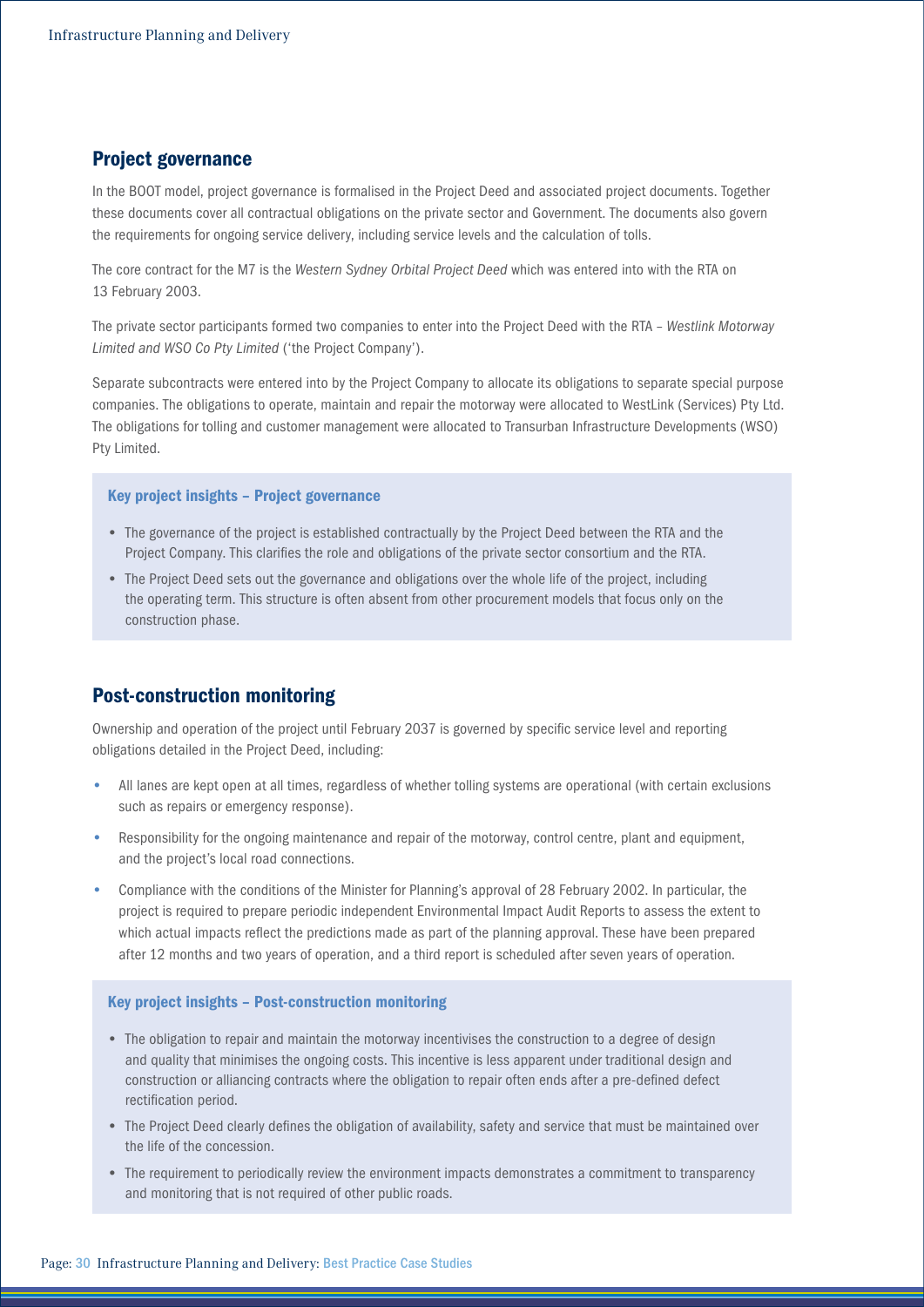# Attention paid to wider risk management issues

One of the most successful aspects of the M7 is how it has developed goodwill and engagement with the local community, with the project demonstrating a genuine attempt to engage with the community in a meaningful way. The M7 was launched amid public controversy around the use of private investment in infrastructure, the progressive tolling of road corridors in Sydney, and the traffic channelling that was performed through the closure of public roads that were an alternative to toll roads. With such concerns in the community, the NSW Premier at the time commissioned a review of the provision of motorways in NSW.

Although the M7 was launched the same month the Premier's report was released, many of the recommendations were already apparent in the successful manner and model being adopted by M7's private consortium.

### Addressing community risk during construction

Prior to construction commencing, five Community Liaison Groups were established to ensure that the members of the community closest to the construction were properly informed of the planned construction in their neighbourhood and to assist in mitigating any impacts. In total, there were well over 120 Community Liaison Group meetings conducted that contributed to a better project and the feedback from the residents involved was very positive.<sup>35</sup>

#### Responding to traffic risk – Communicating the benefits of distance‑based tolling

Fixed-price tolling encourages motorists to make assessment on whether the fixed toll they will pay is representative of the journey they wish to make. A motorist who wishes to make a short journey only may feel the full toll is disproportionate. In these situations the decongestion benefits of the motorway are not realised.

The M7 was Sydney's first distance-based electronic toll road. Market research identified a lack of understanding as to how the new system would work, and the benefits it would provide.

Unlike other motorways, the toll for the M7 was publicly announced by the RTA several months before the opening of the motorway. This strategy allowed an extensive community information campaign that could communicate the value of short journeys to users and the community, rather than focusing on the price.

A key initiative of the communications team was the creation of an interactive toll calculator on the M7 website. This allowed online visitors to enter their entry and exit points along the motorway's 17 interchanges and see the toll they would pay.<sup>36</sup> With approximately 50 different tolls being applied across a variety of potential trips,  $37$  the complexity had the potential to confuse motorists. The website calculator helped communicate the message of per kilometre tolling (initially at 25 cents per kilometre), capped at a maximum of 20 kilometres.

Local press were also encouraged to test the interactive calculator, allowing them to report factually on the toll for different journeys. This strategy proved very successful in communicating the message on distance based-tolling.

<sup>35</sup> Infrastructure Partnerships Australia. Infrastructure Partnerships Australia Case Studies Westlink M7, Sydney.

<sup>36</sup> RTA, Westlink M7 motorway: Summary of contracts, August 2003.

<sup>37</sup> Infrastructure Partnerships Australia. Infrastructure Partnerships Australia Case Studies Westlink M7, Sydney.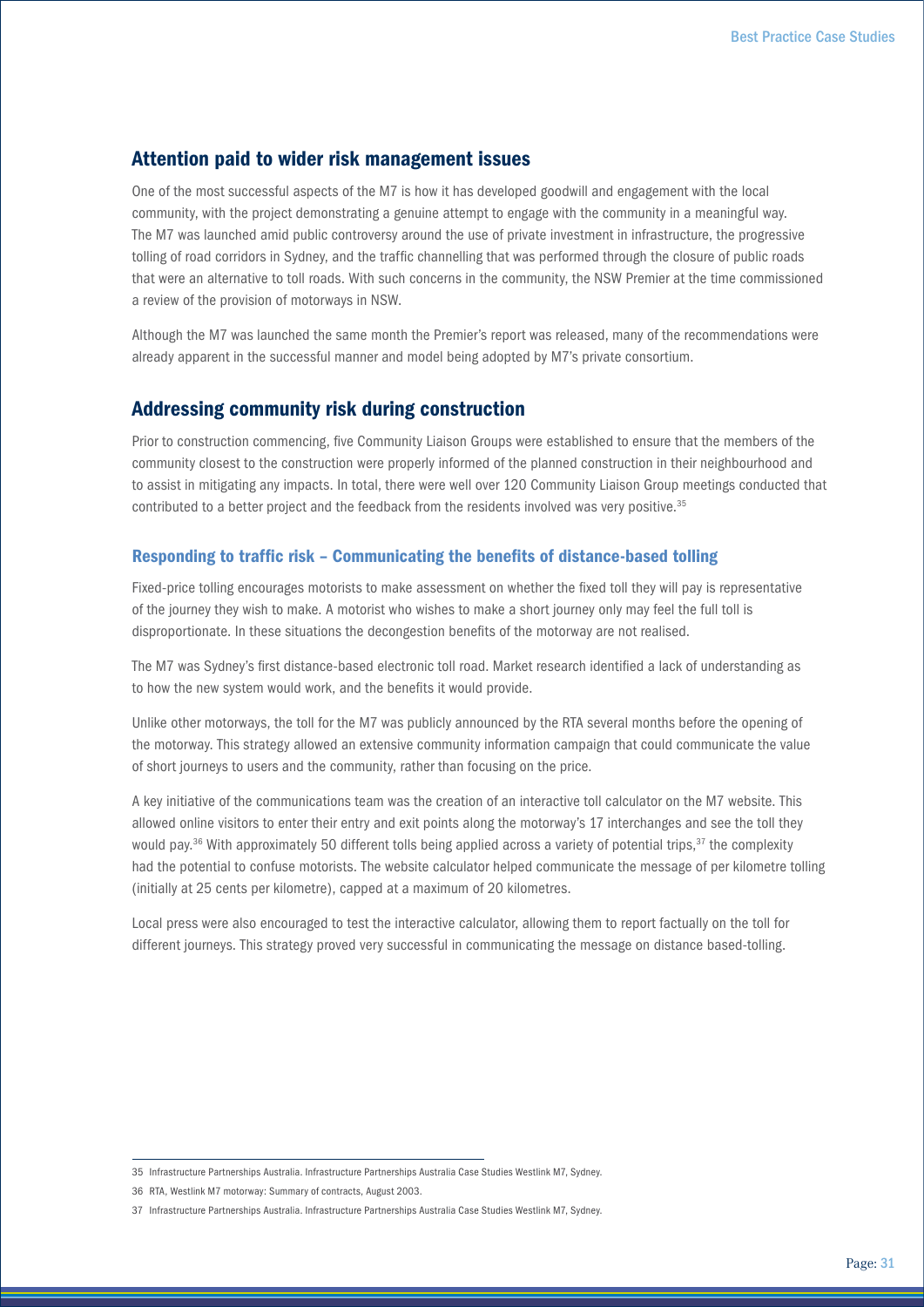#### Addressing the community risk of cash-less tolling

The M7 was the first Sydney toll road without the option to pay cash. Whilst essential to the operation of distance-based tolling, this required motorists to obtain an electronic tolling transponder or face a higher toll.

As the tolling and customer management operator, Transurban undertook a comprehensive research and community consultation process to develop a business plan for the electronic tolling system that met the different needs of regular and casual road users.

Marketed under the Roam brand, the products and pricing were released to the market two months prior to the opening of the motorway. Demonstrating further engagement with its customers, Transurban sought and received the endorsement of the motoring advisory group NRMA for its Roam tolling products.

Included in an Infrastructure Partnerships Australia case study of the M7 was the following commentary from NRMA President Alan Evans:

*'Westlink M7 have thought about Sydney motorists when structuring their tolling products and have shown good*  faith as suggested by NRMA Motoring and Services by offering a month long toll free period.... Let's hope that *future motorway projects follow the example set by Westlink M7.'*

#### Engagement with the community

In November 2006 the Blacktown City Council awarded Transurban and the Westlink Motorway Limited its Joint Corporate Citizens of the Year for 2007. The Mayoral Minute announced the award to 'two organisations, which individually and collectively have made an enormous contribution to [Blacktown City], the Council and the Citizens of Blacktown over the past several years and to its future economic development'. Of particular mention is the inaugural General Manager of Westlink, Flan Cleary, who quickly sought to become part of the Blacktown community, undertaking key sponsorships that enabled the Council to bring the Sydney Symphony Orchestra to the City, sponsorship of the Council's annual Art Exhibition, and becoming a key partner in the reintroduction of the Cities Marathon (with the inaugural Westlink M7 Cities Marathon held in 2006).

#### Key project insights – Wider risk management issues

- The establishment of community liaison groups during the construction phase assisted in addressing and managing unnecessary impacts on the local residents.
- Focused market research identified a need for more information in the community on the benefits of distance based tolling. Letterbox-drops, public information meetings, community information booths and the website were all used to communicate the route and explain the benefits. The success of the messaging was tested by the results of ongoing research.
- Bringing forward the release of the tolling structure, aided by an interactive toll calculator, allowed the community to appreciate the benefits of distance-based tolling in their own situations. This was found to be more useful than communicating time-savings, which will vary depending on the length of each motorist's journey. Local media helped to inform the public of the interactive toll calculator.
- The M7 management demonstrated a genuine willingness to engage with the community and contribute as a good corporate citizen.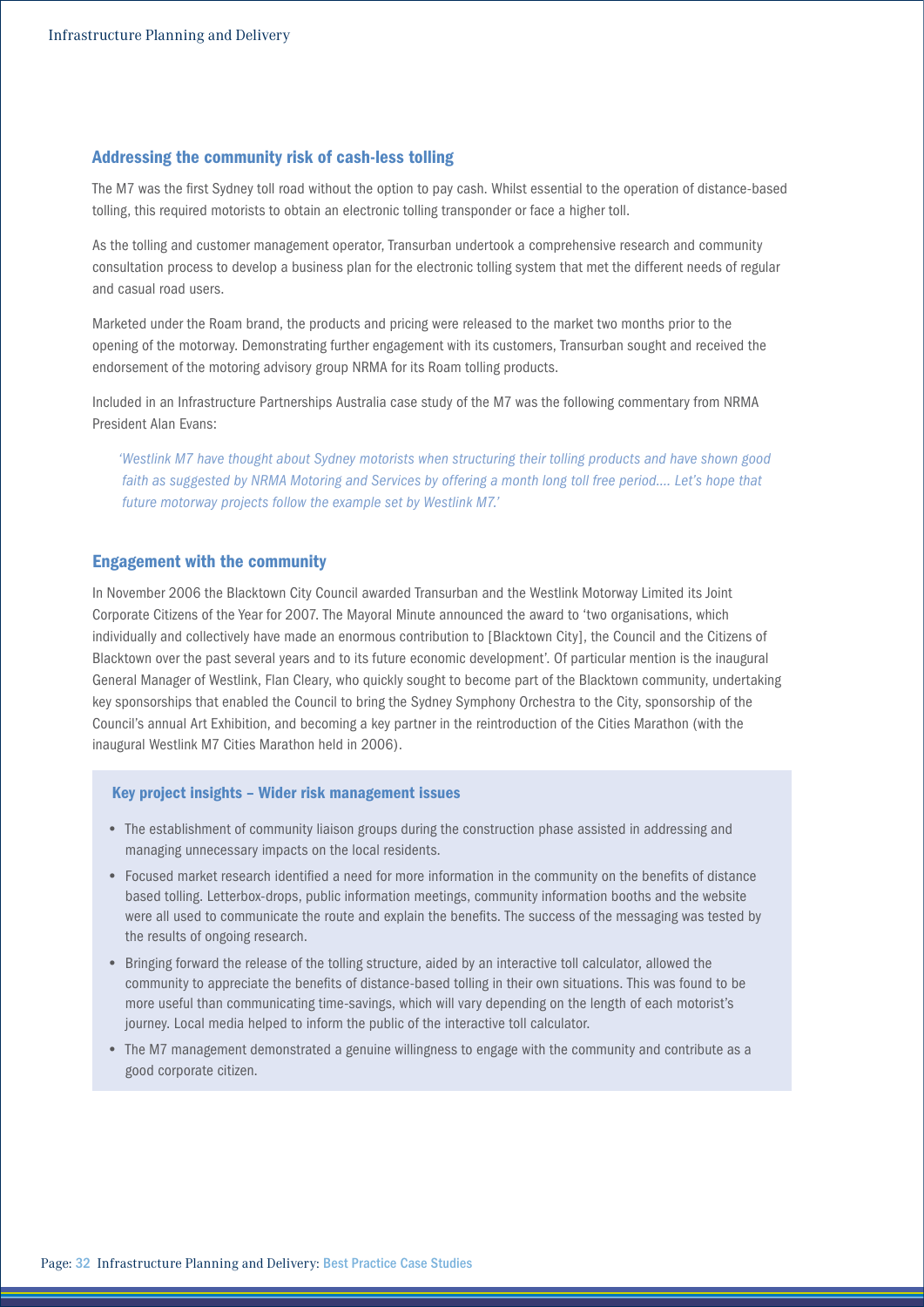

# 4.4 Summary of key conclusions

The factors contributing to the success of the M7 fit in to four overarching themes:

### 1. The project demonstrated superior engagement with its community:

- Demonstrated genuine and meaningful engagement with the community during construction, implementation, and ongoing operations.
- The establishment of community liaison groups during the construction phase assisted in addressing and managing unnecessary impacts on the local residents.
- Focused market research identified the information gaps in the communications strategy around distance-based tolling. Ongoing market research proved the benefits had been communicated successfully.
- Bringing forward the release of the tolling structure, aided by an interactive toll calculator, allowed the community to appreciate the benefits of distance-based tolling in their own situations. This was found to be more useful than communicating time-savings, which will vary depending on the length of each motorist's journey.

#### 2. The project was in the public's interest:38

- The motorway was located in an area of Sydney that was growing rapidly through land use changes, and which was surrounded by NSW Government prioritised growth areas. The area had limited access to public transport or major arterial roads.
- The Western Sydney section of the Sydney orbital network was in the development pipeline for four decades, with preliminary route plans existing from the 1960s. The level of growth (especially from new industrial parks) was now sufficiently underway to sustain the development of the 'missing link' of the orbital network.
- There was no route-channelling or closure of alternative roads to generate traffic on the motorway. This demonstrates the motorway was a viable project on a standalone basis and public confidence was not harmed by maintaining existing roads.
- The implementation of distance-based tolling provided value to local motorists who could use the motorway for short journeys and pay a toll that was commensurate to their journey.

<sup>38</sup> The revised Working With Government Guidelines issued in 2006 includes the requirement to manage the public interest. This is now referred to as the Public Interest Test (PIT) and it must be issued with the expression of interest, and updated and submitted to NSW Cabinet throughout the tender process.